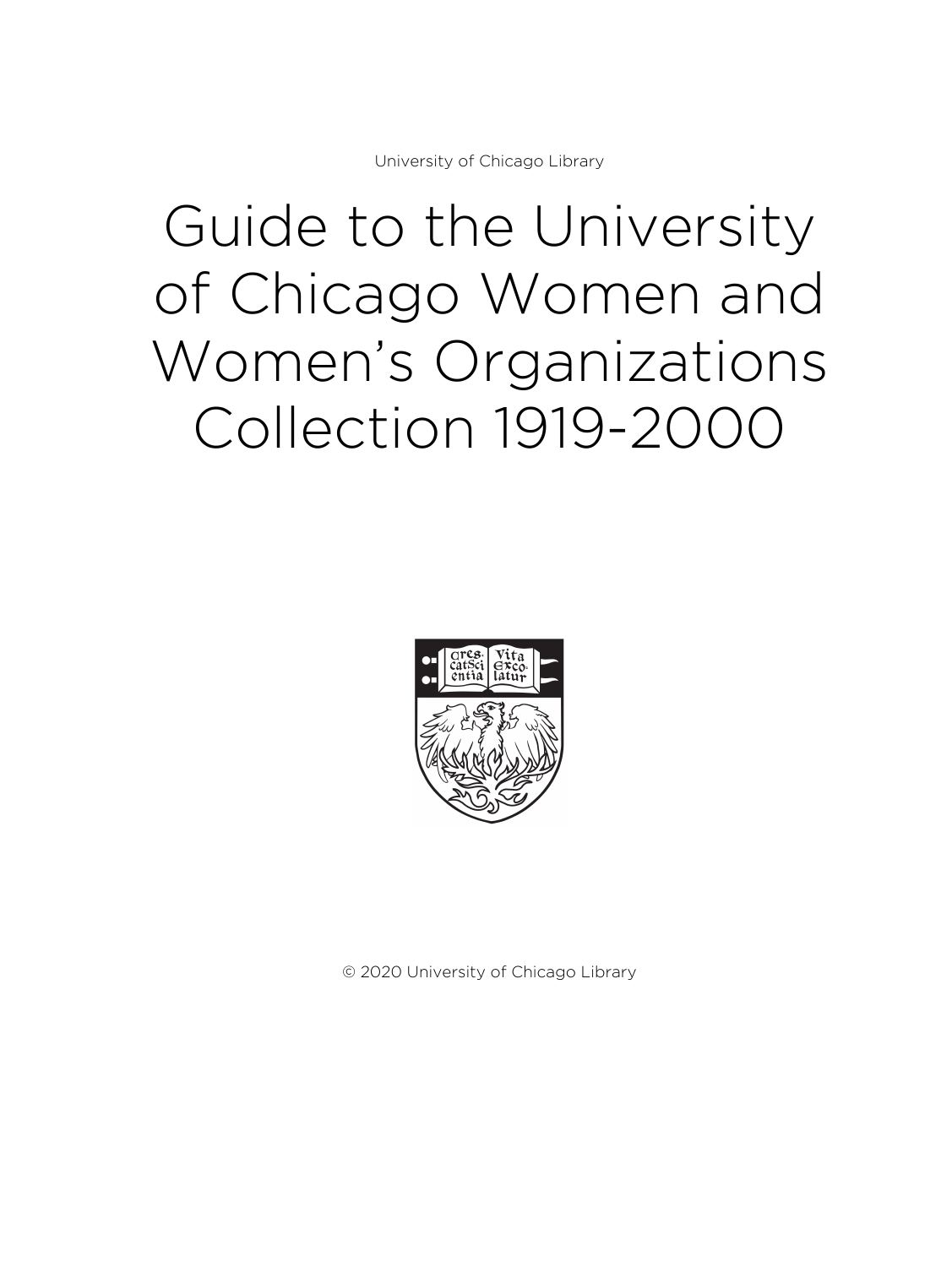# **Table of Contents**

| Descriptive Summary                                                                | 3              |
|------------------------------------------------------------------------------------|----------------|
| Information on Use                                                                 | 3              |
| Access                                                                             | 3              |
| Citation                                                                           | $\mathfrak{Z}$ |
| Scope Note                                                                         | $\mathfrak{Z}$ |
| <b>Related Resources</b>                                                           | $\overline{4}$ |
| <b>Subject Headings</b>                                                            | 5              |
| <b>INVENTORY</b>                                                                   | 5              |
| Series I: University Policy and Practices                                          | 5              |
| Subseries 1: Early Administrative Perspectives and Policies on Women, 1892-61977   |                |
| Subseries 2: Early Academics and Accommodations for Women                          | 6              |
| Subseries 3: Relevant Statistics and Reports on Women in the University, 1897-1975 |                |
| Subseries 4: Oversized Newspaper, 1977                                             |                |
| Subseries 5: Later Discrimination Cases, 1969-1970                                 |                |
| Series II: The Women at the University                                             |                |
| Subseries 1: Women in University Life - General, 1896-1964, 2015                   |                |
| Subseries 2: Early Faculty Biographical Material, 1892-1966                        | 8              |
| Subseries 3: Alumnae Biographical Material, 1893-1976                              | 9              |
| Series III: Women's Activities and Organizations                                   | 9              |
| Subseries 1: Social Life and University Activities - General, 1908-1975            | 9              |
| Subseries 2: Early Formation of Women's Organizations, 1892-1936                   | 9              |
| Subseries 3: Community Involvement, 1897-1946                                      | 9              |
| Subseries 4: Original Materials from Activities and Organizations, 1892-198010     |                |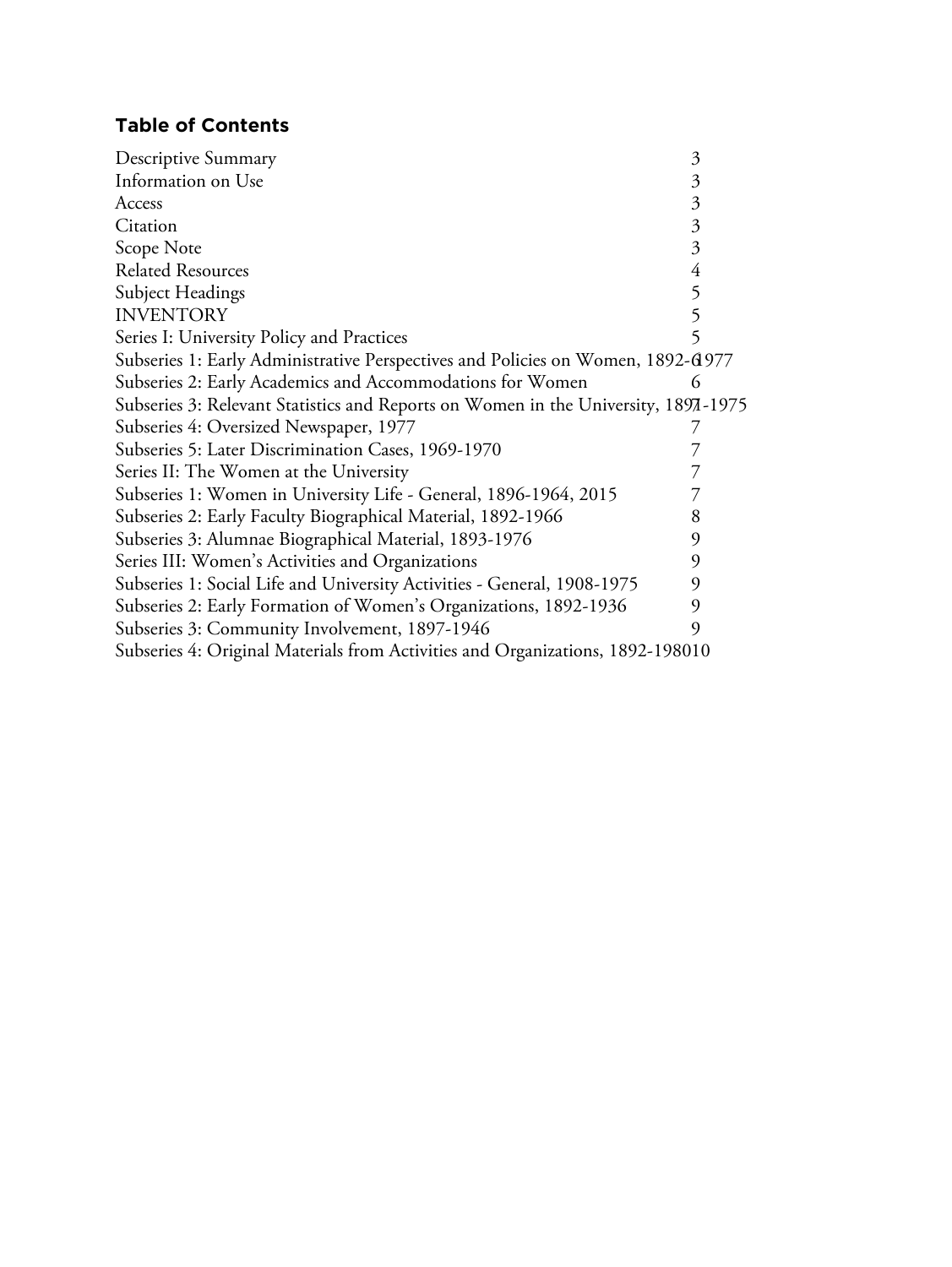# **Descriptive Summary**

| <b>ICU.SPCL.UCWOMEN</b>                                                                                                                                                                                              |
|----------------------------------------------------------------------------------------------------------------------------------------------------------------------------------------------------------------------|
| University of Chicago. Women and Women's Organizations. Collection                                                                                                                                                   |
| 1891-1980, 2015                                                                                                                                                                                                      |
| 5 linear feet (6 boxes)                                                                                                                                                                                              |
| Special Collections Research Center<br>University of Chicago Library<br>1100 East 57th Street<br>Chicago, Illinois 60637 U.S.A.                                                                                      |
| This collection contains a range of material documenting employees and<br>employment at the University of Chicago. Materials date between 1919 and<br>2000, with the bulk of materials dating between 1952 and 1980. |
|                                                                                                                                                                                                                      |

## **Information on Use**

## **Access**

The collection is open for research.

# **Citation**

When quoting material from this collection, the preferred citation is: University of Chicago. Women and Women's Organizations. Collection, [Box #, Folder #], Special Collections Research Center, University of Chicago Library

# **Scope Note**

The collection is organized into three series: Series I: Administrative Perspectives and Policies, Series II: The Women at the University, and Series III: Women's Activities and Organizations. It includes articles, correspondence, clippings, meeting minutes, reports, directories, rosters, reports, invitations, flyers, pamphlets, booklets, and other documents produced on and by women in university life.

Series I focuses on the University of Chicago's inner dialogue and official actions regarding its women students. The focus of the series lies primarily in the first few decades of the institution, when Marion Talbot was the Dean of Women. Though Talbot wrote in 1898 that "In no institution in the world is the work of women scholar less hampered by artificial restraints; and nowhere are women freer to pursue their collegiate or university training," the subsequent years delivered a plethora of challenges as the administration struggled to live up to its set precedent of inclusive and equal education. These challenges include President's Harper's proposed plan for separate instruction in 1902, a history of discriminative hiring practices, unequal distribution of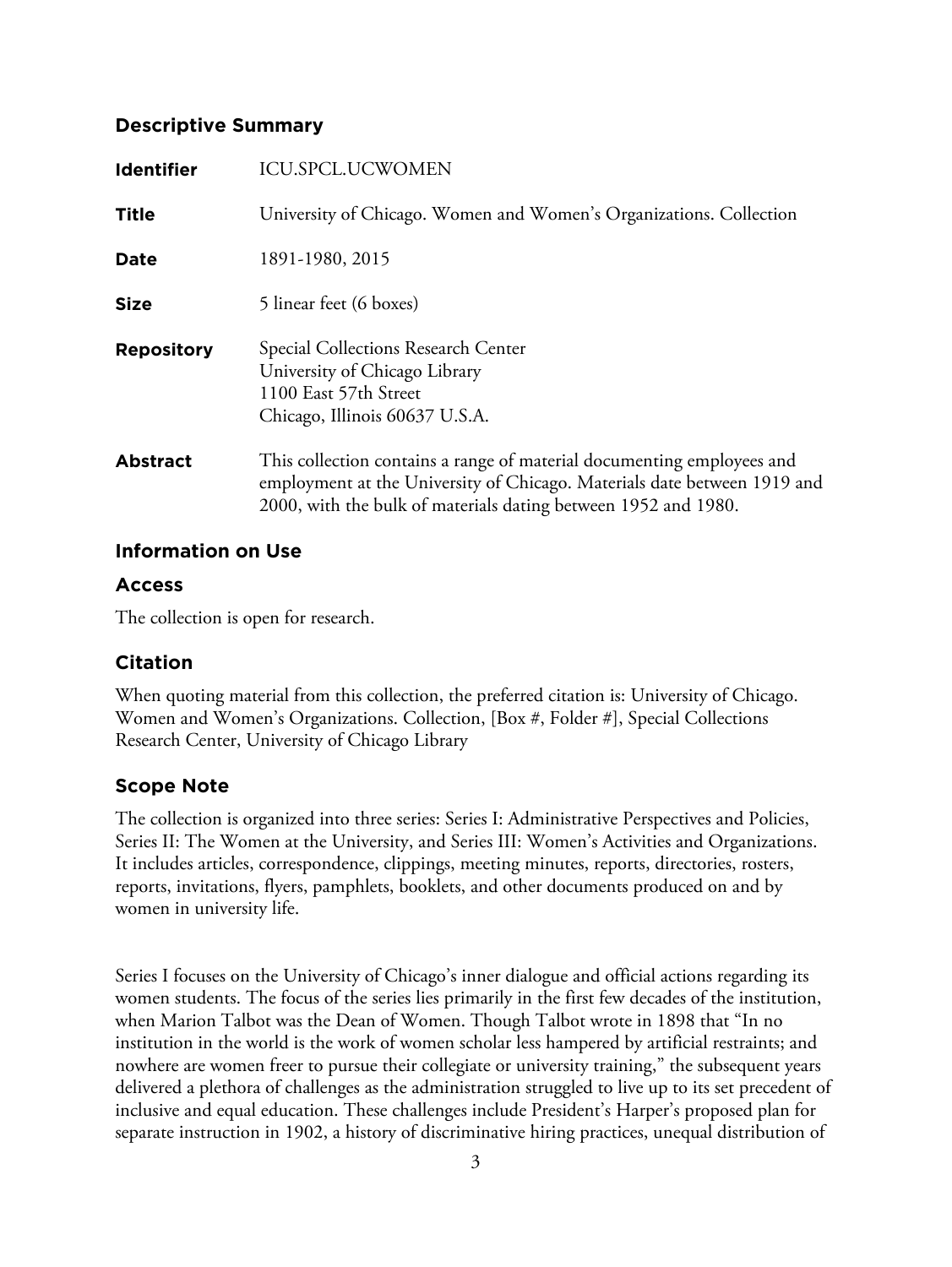aid and honors, and ongoing treatment of female faculty. This series also details administrative discussion surrounding the establishment of women's housing, athletics, and recreational facilities, as well as the Department of Home Economics and Nursing as academic departments specifically aimed at women students. This series should be read alongside the Marion Talbot Papers; much of the material can be cross referenced.

Series II is primarily biographical in focus, sketching an unofficial picture of women's life at the University, as well as highlighting faculty and alumnae's stories and accomplishments through articles and correspondences. The question of what kind of person the woman at the University of Chicago was and what kind of person she out to be is continuously asked and answered throughout the series. Anecdotal material presents the variety of expectations for and receptions of women at the university, and can be characterized broadly by youthful excitement, conservative suspicion and plenty of good humor. Moreover, reminiscences from early alumnae present reflections on the role of the colligate experience within individual lives and broader communities of women at a time when the character and fate of women in higher education was still in question. The life and work of early faculty and notable alumnae further exemplify the complex ethos of women at the university.

Series III focuses on the official social life and communities of women at the University of Chicago, first by providing a brief history of the creation of official organizations beginning with sororities, then turning to original documents from various clubs, unions, councils, committees, etc. Early in university history, an established network of social activities for women was seen as critical in the university's contribution to the student's holistic wellbeing. The organizations subsequently created became platforms for more than mere socialization. They became platforms for women's voices to be heard in and through arts, academics, and politics on campus.

The "Women's University Council" material in Series III may be of particular interest in understanding the collection itself, and the history of women's discourse at the University. These folders contain ten years' of meeting minutes spanning from 1925 to 1935. They detail discussion by female administration and faculty regarding topics such as housing, social life, and women's health. They give a clear picture not only of the issues relevant to women at the university, but the manner in which they were addressed.

# **Related Resources**

The following related resources are located in the Department of Special Collections:

Browse finding aids by topic.

Abbott, Edith and Grace. Papers

Archival Biographical Files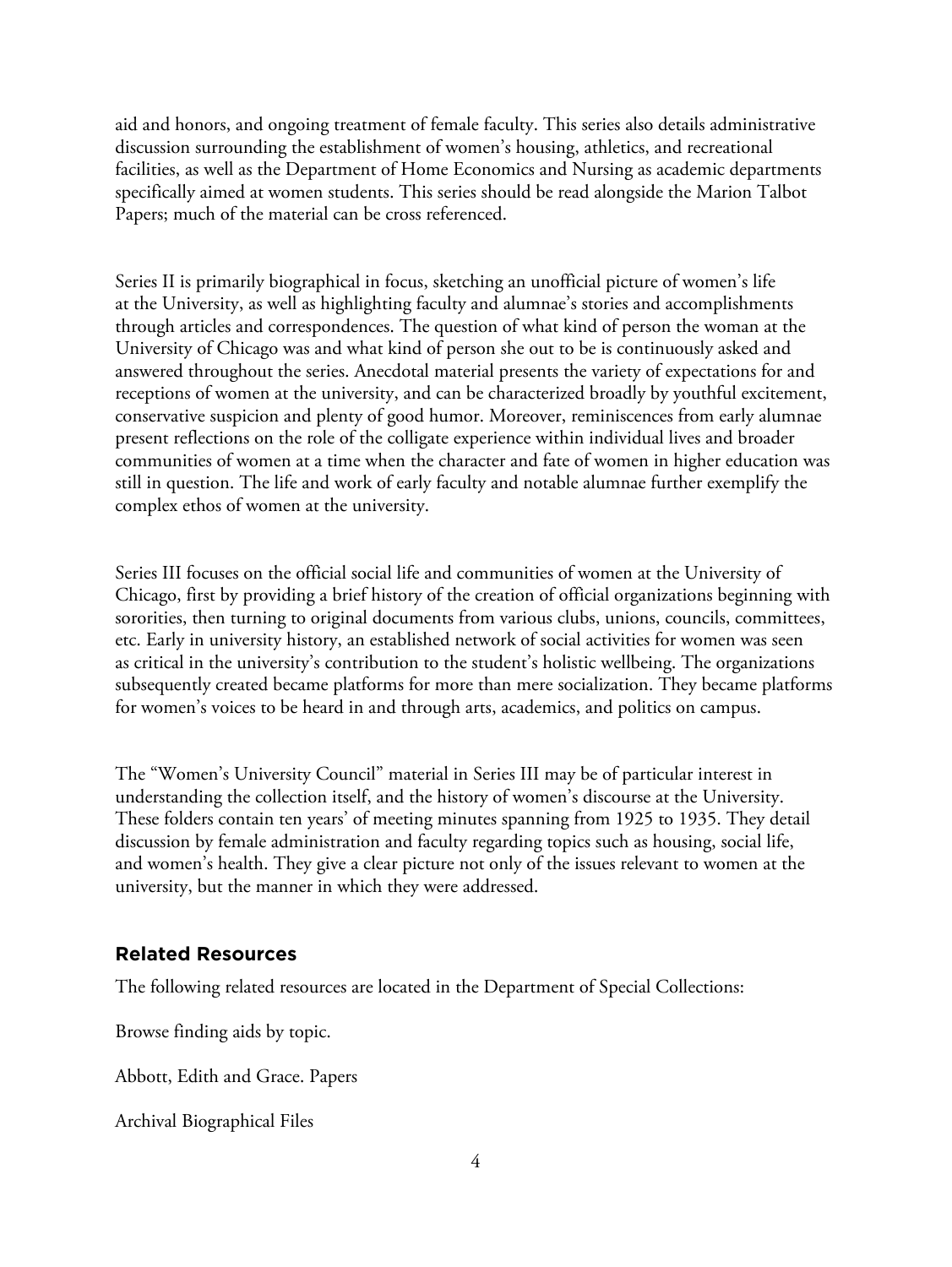Beecher House. Records

Breckinridge, Sophonisba P. Papers

Delta Sigma Women's Club. Records

Department of Buildings and Grounds. Records

Department of Physical Education and Athletics. Records

Harper, William Rainey. Papers

Office of the President. Harper, Judson and Burton Administrations. Records

Office of the President. Hutchins Administration. Records

Office of Student Activities. Records

Quadranglers. Records Alumnae Club. Records

Rickert, Edith. Papers

Service League. Records

Talbot, Marion. Papers

Wallace, Elizabeth. Papers

## **Subject Headings**

- Dixon, Marlene
- Harper, William Rainey, 1856-1906
- Talbot, Marion, 1858-1948
- University of Chicago. Department of Household Administration
- University of Chicago History
- University of Chicago Students
- •
- Home economics -- Study and teaching
- Women -- Education (Higher) -- Illinois
- Women -- Societies and clubs
- •
- •

# **INVENTORY**

# **Series I: University Policy and Practices**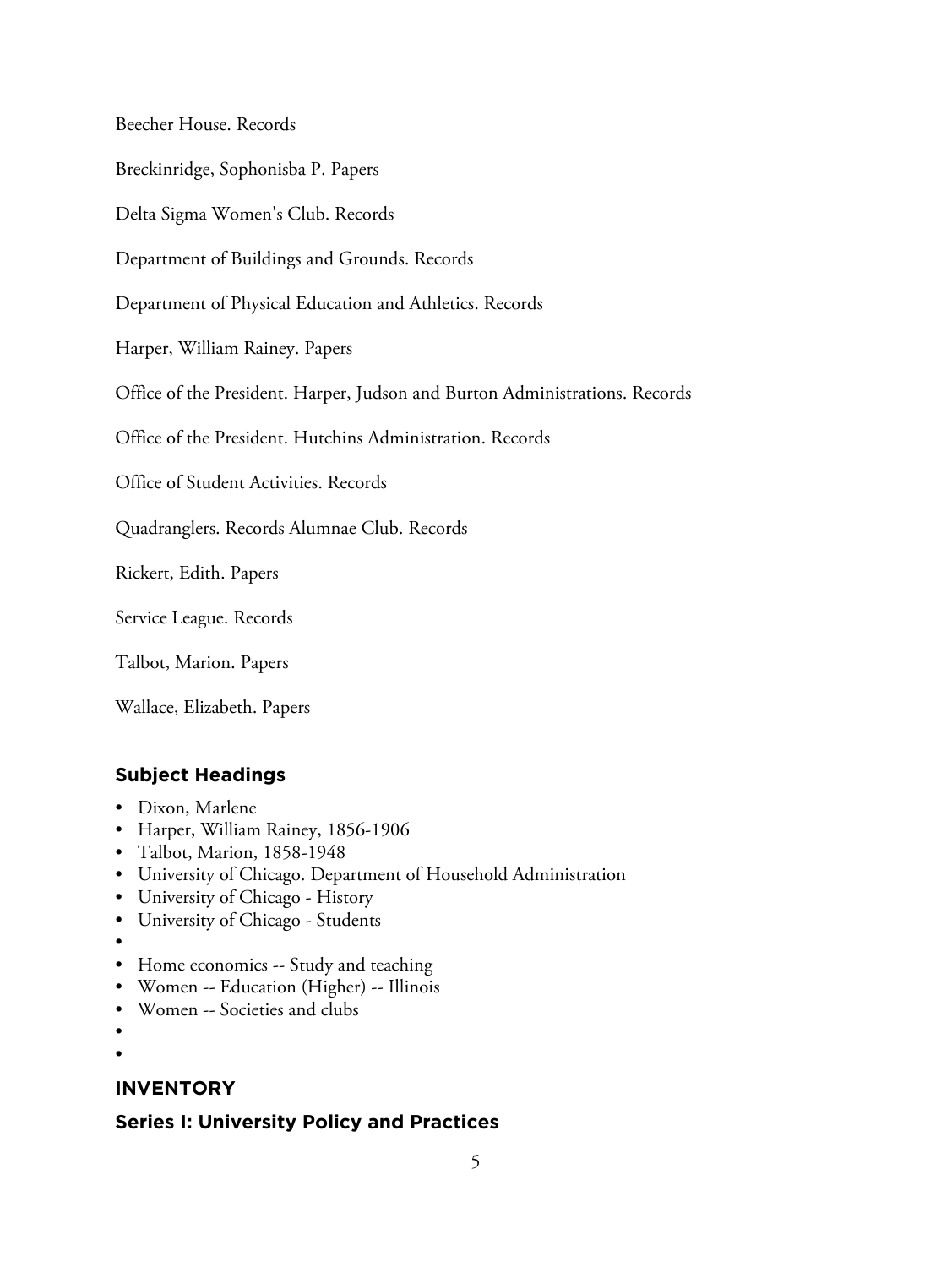Series I: University Policies and Practices, presents a history of the University's official policy and actions regarding its female students. It also details the subsequent implementation and implications within the faculty and student body. It includes correspondence, articles, speech drafts, meeting notes, and a variety of statistics and reports. Materials date between 1891 and 1977.

The materials found here should be read alongside "Early Faculty Biographical Material" in Series II as well as "Women's University Council" in Series III. For more on the Marlene Dixon Case, see 'Women's Radical Action Project" in Series III, Subseries 4.

## **Subseries 1: Early Administrative Perspectives and Policies on Women, 1892- 1977**

**Box 1 Folder 1** Early Administrative Perspectives and Policies, 1904-1977 **Box 1 Folder 2** Women in Administration and Faculty, 1892-1945 **Box 1 Folder 3** Women in Higher-Ed Inter-University Correspondence, 1904-1939 **Box 1 Folder 4** The Segregation Controversy. I, 1898-1901 **Box 1 Folder 5** The Segregation Controversy. II, 1901-1902 **Box 1 Folder 6** The Segregation Controversy. III, 1902-1919 **Box 1 Folder 7** Administrative Policy - Miscellaneous, 1967-1976 **Subseries 2: Early Academics and Accommodations for Women**

**Box 1 Folder 8** Home Economics, 1892-1952 **Box 1 Folder 9** Nursing, 1917-1934 **Box 1 Folder 10** Women's Housing, 1894-1967 **Box 1**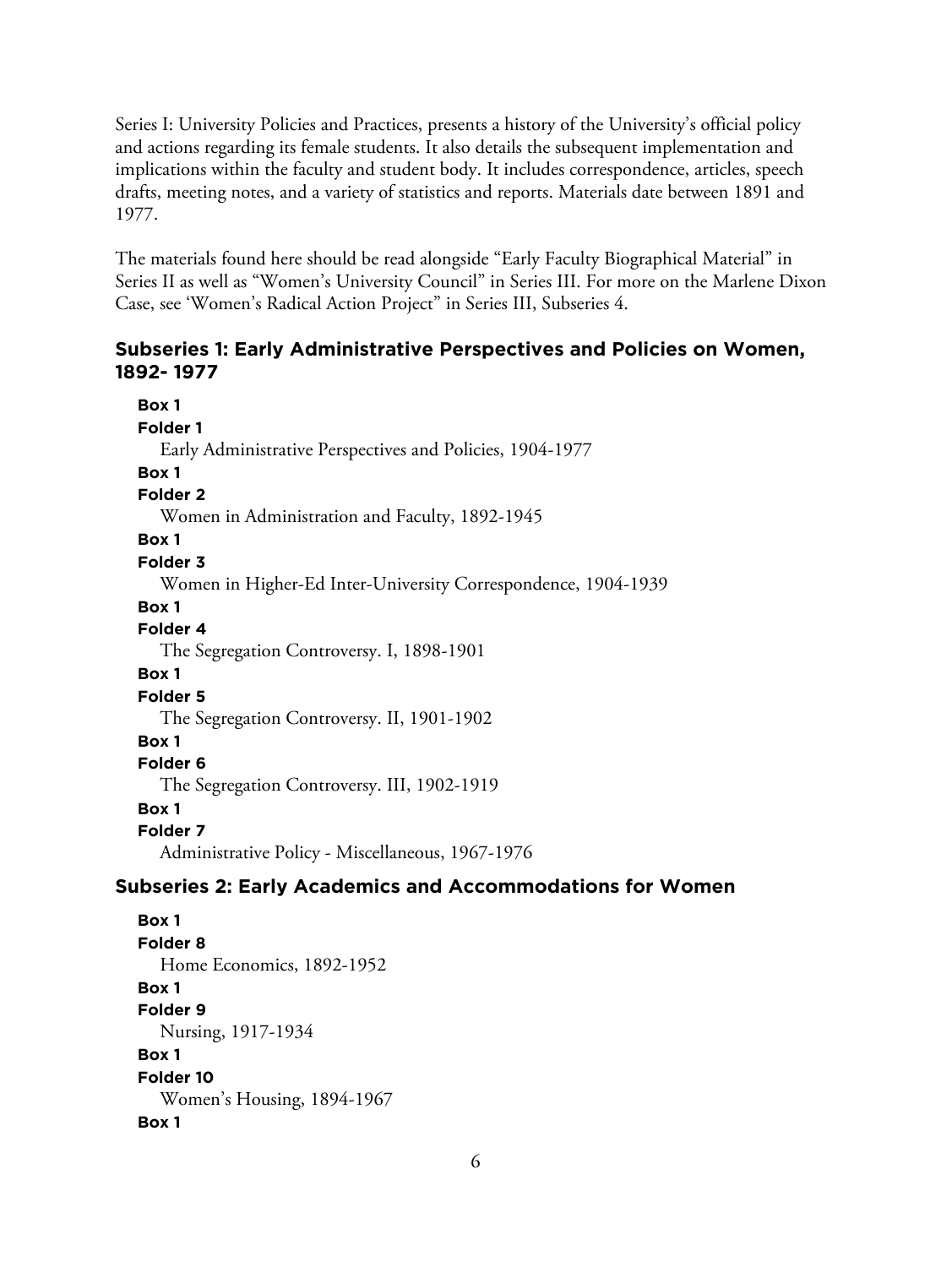**Folder 11**

Women's Athletics, 1897-1974

# **Box 1**

**Folder 12** Women's Recreational Facilities, 1900-1955

## **Subseries 3: Relevant Statistics and Reports on Women in the University, 1891-1975**

**Box 1**

**Folder 13**

The Student Body -Data, 1892-1924

**Box 1**

**Folder 14**

Financial Aid - Data, 1892-1937

**Box 1**

**Folder 15**

Honors - Data, 1891-1975

#### **Box 1**

**Folder 16**

Giving - Data, 1892-1971

#### **Box 1**

#### **Folder 17**

"Women in the University of Chicago: Report of the Committee of University Women," with critical response, 1970

# **Subseries 4: Oversized Newspaper, 1977**

#### **Box 2**

"The University's First and Only Civil War," marked and unmarked copies, 1977

# **Subseries 5: Later Discrimination Cases, 1969-1970**

**Box 3 Folder 1** The Marlene Dixon Case, 1969 **Box 3 Folder 2** The Barbara Monter Firing, 1970

# **Series II: The Women at the University**

Series II: The Women at the University, details the lives of students, alumnae, and faculty within university history and campus life. This series focusses on particular figures and unofficial narratives to compliment the broader issues and official events in Series I and III. It includes correspondence, articles, personal anecdotes, and a variety of biographical profiles. Materials date between 1896 and 1976.

# **Subseries 1: Women in University Life - General, 1896-1964, 2015**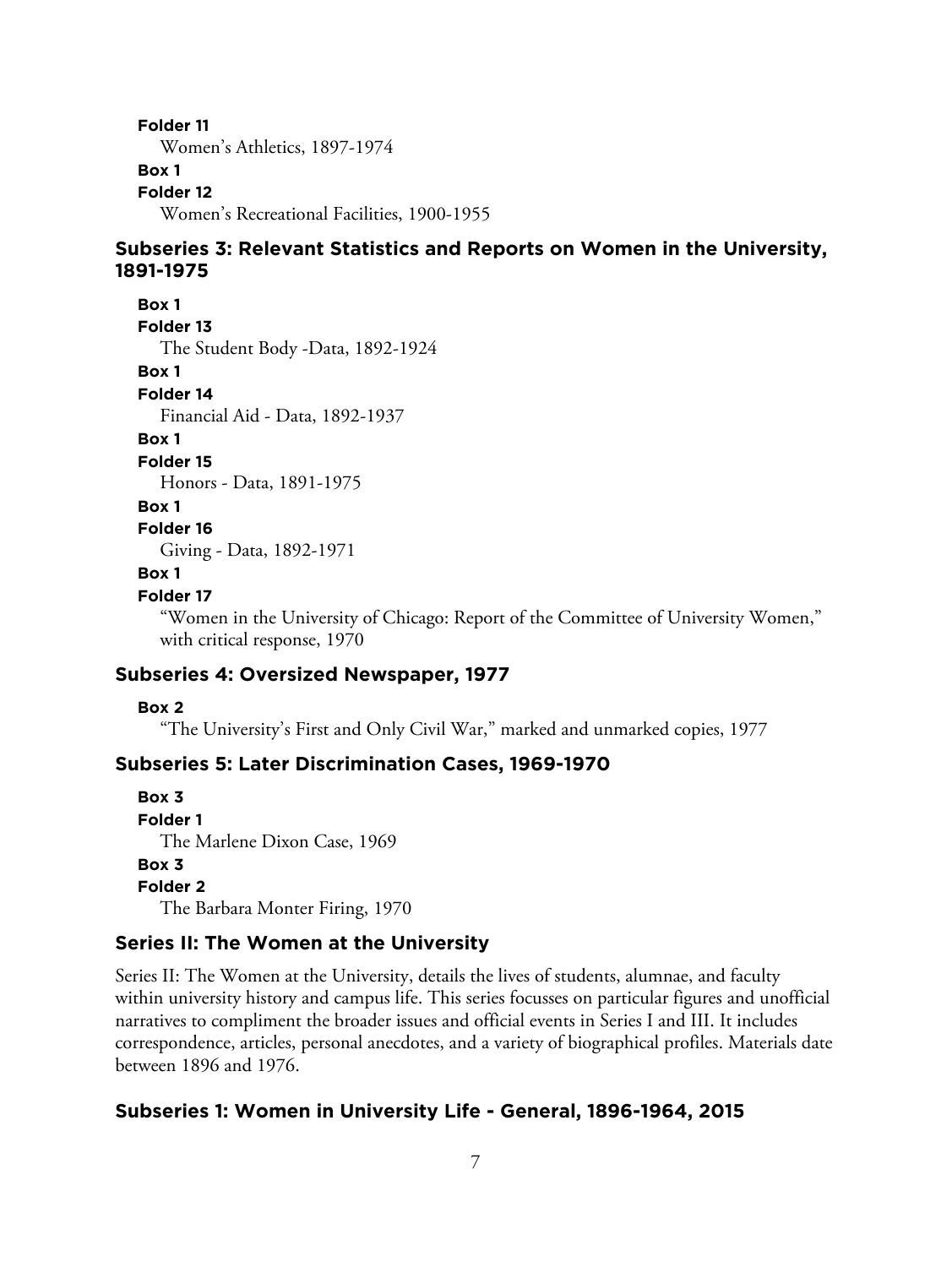## **Box 3**

#### **Folder 3**

Women and Campus Life - Articles, 1909-1957

## **Box 3**

#### **Folder 4**

Women and Campus Life- M. Talbot Correspondence, 1896-1910

# **Box 3**

# **Folder 5**

"A Woman's Guide to UofC," 1964

## **Box 3**

#### **Folder 5A**

Women Leaders of the University of Chicago trading cards, produced by College Instruction and Outreach group, University Library, 2015

# **Subseries 2: Early Faculty Biographical Material, 1892-1966**

**Box 3 Folder 6** Abbot, Edith and Grace, 1924-1964 **Box 3 Folder 7** Breckenridge, Sophonisba, 1917-1942 **Box 3 Folder 8** Dudley, Gertrude, 1934-1966 **Box 3 Folder 9** Flint, Edith Foster, 1916-1949 **Box 3 Folder 10** Palmer, Alice Freeman, undated **Box 3 Folder 11** Phillips, Melba Newell, 1962 **Box 3 Folder 12** Mayer, Maria Goeppert, 1964 **Box 3 Folder 13** Reynolds, Myra, 1915-1937 **Box 3 Folder 14** Rickert, Edith, 1938-1948 **Box 3 Folder 15** Slye, Maud, 1935 **Box 3**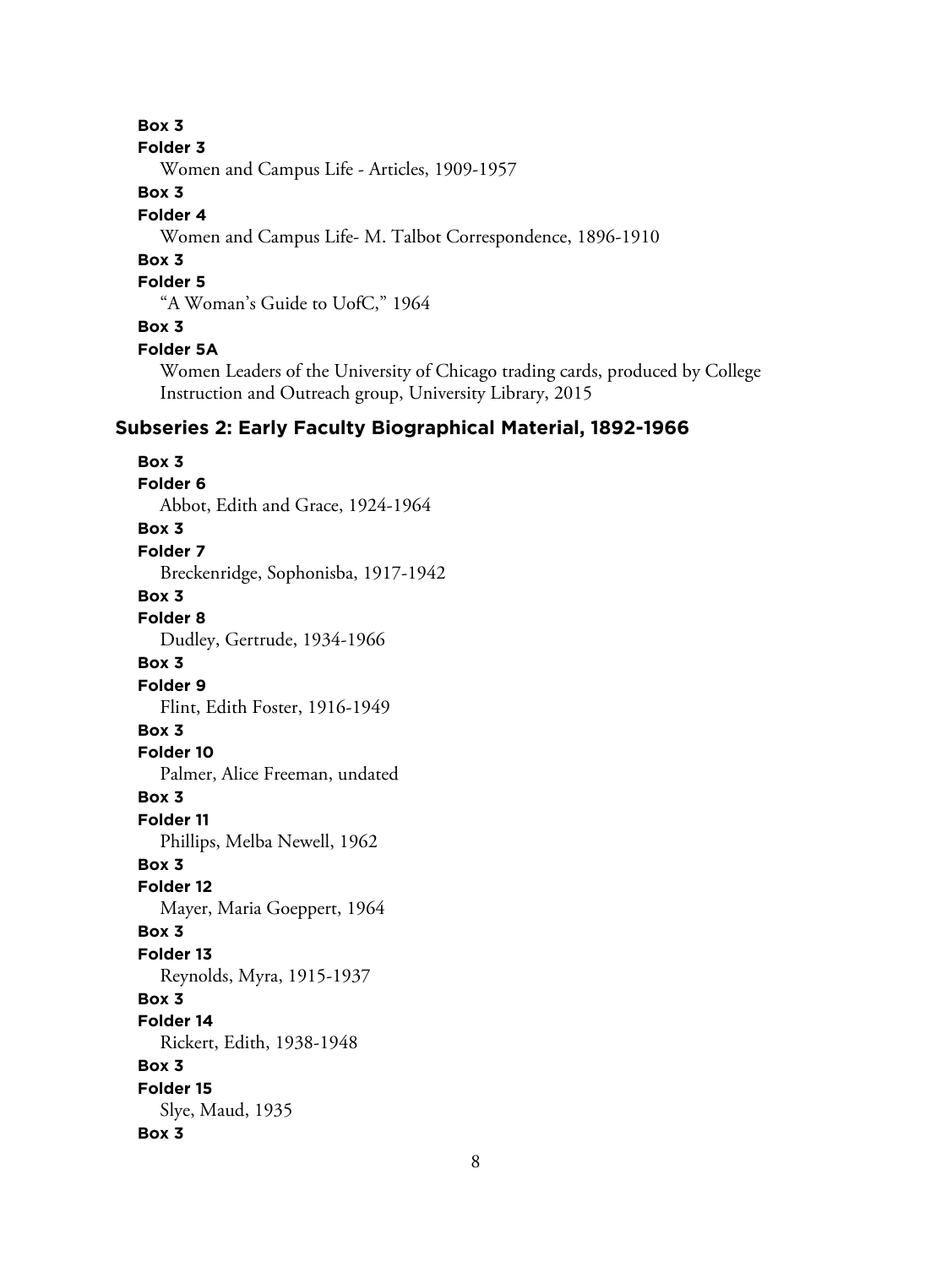**Folder 16** Talbot, Marion, 1892-1950 **Box 3 Folder 17** Wallace, Elizabeth, 1923-1947

## **Subseries 3: Alumnae Biographical Material, 1893-1976**

```
Box 3
Folder 18
  Alumnae Profiles, 1921-1976
Box 3
Folder 19
  Alumnae Reminiscences. I, 1893-1940
Box 3
Folder 20
  Alumnae Reminiscences. II, 1941-1976
```
## **Series III: Women's Activities and Organizations**

Series III, Women's Activities and Organizations, presents a picture of the official social life of women at the University of Chicago through the lens of specific organizations. The scope of the material ranges from programs for dramatic productions to calls for political action. It includes articles, clippings, and a vast amount of original materials produced by the organizations themselves. Materials date from 1897 to 1980.

#### **Subseries 1: Social Life and University Activities - General, 1908-1975**

**Box 3 Folder 21** Social Life and University Activities - Articles, 1908-1975 **Box 3 Folder 22** Social Life and University Activities - Clippings, 1922-1930 **Box 4** Oversized Newspaper Clippings, 1925-1933

## **Subseries 2: Early Formation of Women's Organizations, 1892-1936**

#### **Box 5**

**Folder 1**

Sororities - Creation and Reception, 1892-1936

#### **Box 5**

**Folder 2**

Women's Union and Beyond, 1903-1926

## **Subseries 3: Community Involvement, 1897-1946**

**Box 5 Folder 3**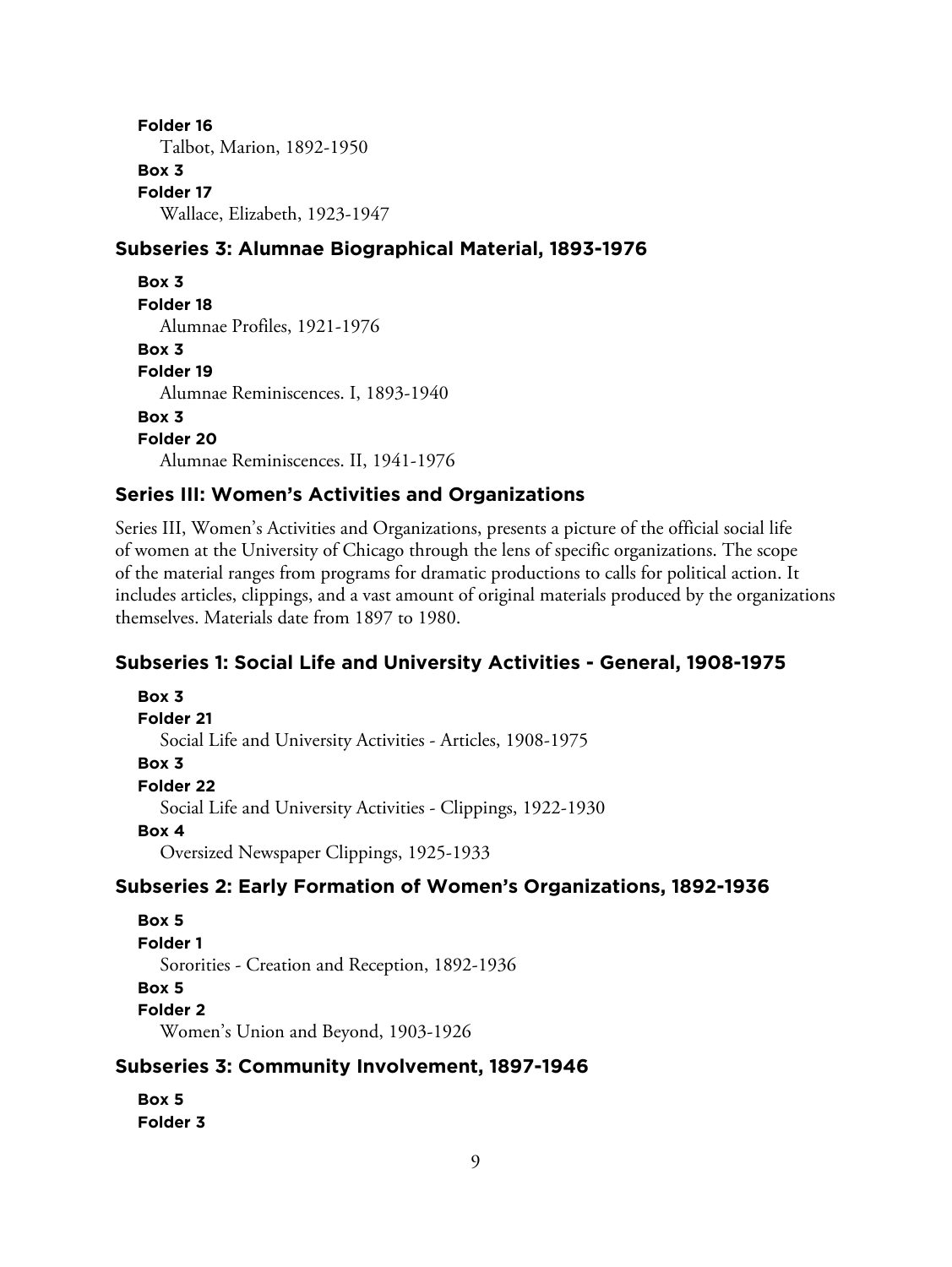University Settlement, 1897-1913 **Box 5 Folder 4** Women in the Wars, 1917-1943 **Box 5 Folder 5** Philippine Women's University, 1946

## **Subseries 4: Original Materials from Activities and Organizations, 1892-1980**

**Box 5 Folder 6** Achoth. 1926-1927 **Box 5 Folder 7** College Equal Suffrage League, 1911 **Box 5 Folder 8** Cosmopolitan Club, 1911-1948 **Box 5 Folder 9** Dames Club, 1948 **Box 5 Folder 10** Esoteric, 1914 **Box 5 Folder 11** Eta Sigma Phi, undated **Box 5 Folder 12** Federation of University Women, 1923-1925 **Box 5 Folder 13** Graduate Committee on the Study of Women, 1980 **Box 5 Folder 14** Interclub Council, 1951 **Box 5 Folder 15** Quadranglers, 1912-1915 **Box 5 Folder 16** Reynolds Club, undated **Box 5 Folder 17** Sigma Club, 1940-1969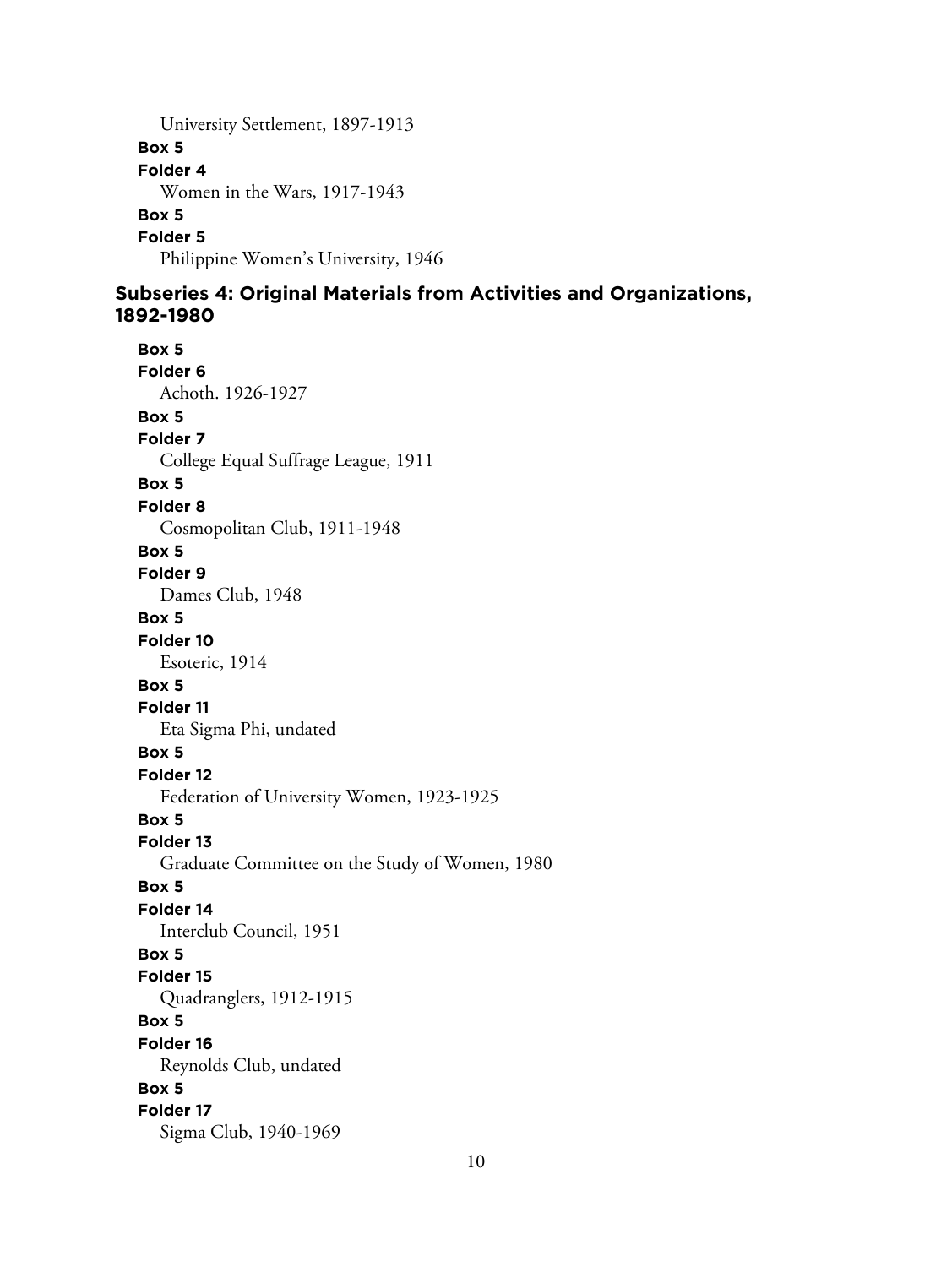**Box 5 Folder 18** Spelman House History, 1910 **Box 5 Folder 19** Women Fellow's Club, 1897-1900 **Box 5 Folder 20** Women's Athletic Association. I, 1904-1971 **Box 6 Folder 1** Women's Athletic Association. II, 1906-1979 **Box 6 Folder 2** Women's Club of Chicago, 1892-1929 **Box 6 Folder 3** Women's Exchange of Chicago, 1910 **Box 6 Folder 4** Women of the College of Literature, 1906 **Box 6 Folder 5** Women's Liberation, undated **Box 6 Folder 6** Women's Radical Action Project (W.R.A.P), 1969 **Box 6 Folder 7** Women of the Science College, 1909 **Box 6 Folder 8** Women's Peace Party, 1916 **Box 6 Folder 9** The Women's Union, 1902-1907 **Box 6 Folder 10** Women's University Council. I, 1925-1926 **Box 6 Folder 11** Women's University Council. II, 1926-1927 **Box 6 Folder 12** Women's University Council. III, 1927-1929 **Box 6**